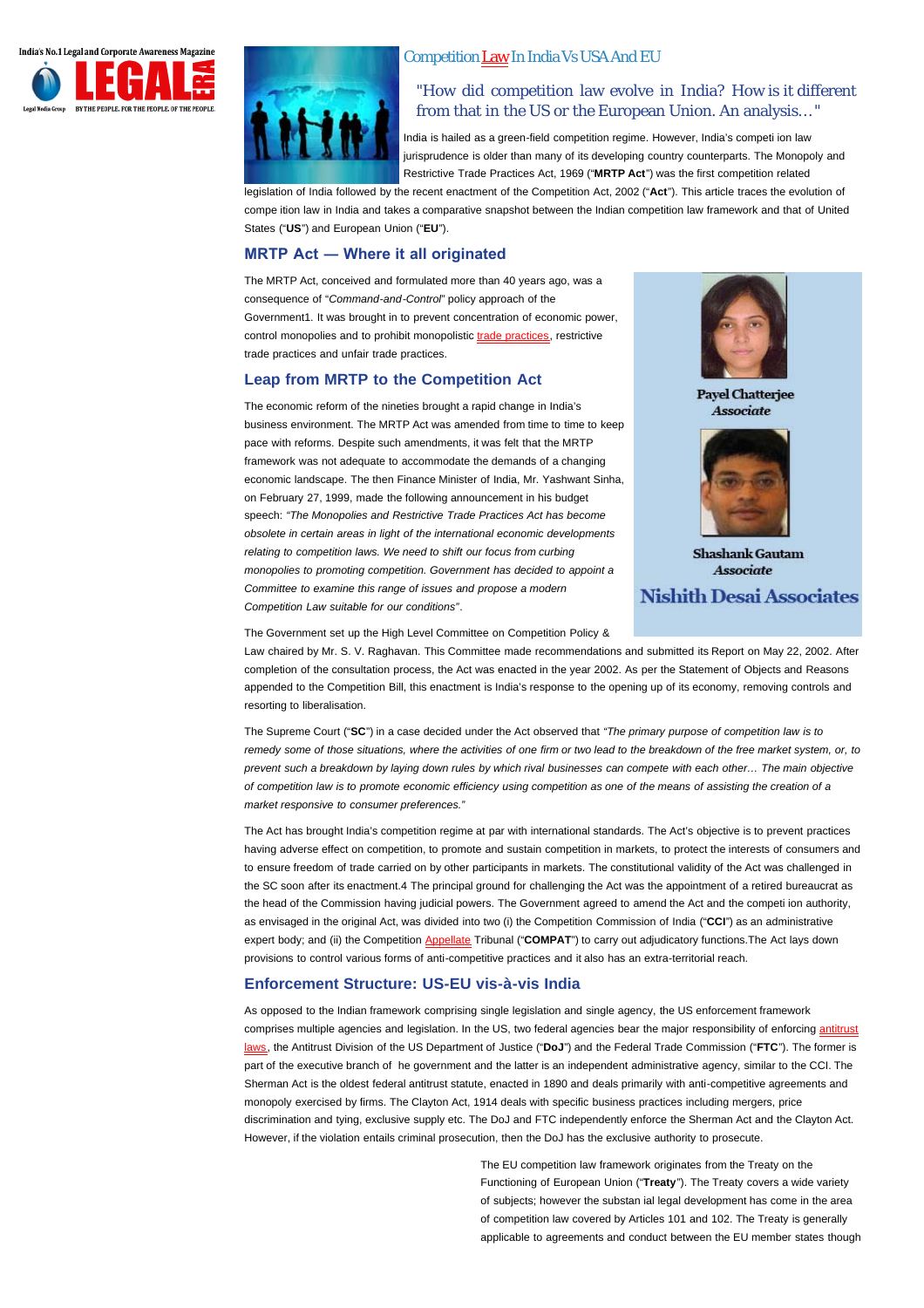**66Though the Act has much in** common with the US and EU enforcement structure.vet the systems differ significantly in the matter of levels and quality of enforcement 99

each constituent state of the EU also has their respective national competition agencies and legislations. The Treaty did not specify the institutional structure for the competition law enforcement and the same was framed by the European Council ("**Council**"). The Council entrusted the European Commission ("**EC**") with the duty to ensure compliance with the Treaty and enforcing, implementing and developing the European community's competition law and policies. The Indian competition law framework is similar

to the European enforcement structure and the provision of the Act as well as the powers and functions of the CCI have been broadly fashioned on the applicable provisions of the Treaty and the powers of EC. Though the Act has much in common wi h the US and EU enforcement structure, yet the systems differ significantly in the matter of levels and quality of enforcement.

### **Regulation of Anti- Competitive acts across jurisdictions**

The Act is drafted in fairly general terms and is not limited to regulation of commercial acts of the private parties.

The Act prohibits and regulates:-

(a) An icompetitive agreements.

(b) Abuse of dominant position.

(c) Combinations.

### **Anti-Competitive Agreements**

Sec ion 3 (1) of the Act prohibits any agreement with respect to *"production, supply, distribution, storage and acquisition or control of goods or services which causes or is likely to cause an appreciable adverse effect on competition within India.* The corresponding provisions are found in Section 1 of the Sherman Act5 and Article 101 of the Treaty6.

The term appreciable adverse effect on competition ("**AAEC**") is not defined in he Act. However, Section 19 (3) of the Act specifies certain factors for determining AAEC.7 The intent of legislature reflected vide the mandatory language of Section 19 (1) of the Act is that the CCI is required to carry a balanced assessment of anti-compe itive effect as well pro-competitive justification of the agreement. This balancing approach under the Act is similar to the rule of reason analysis found in the competition law jurisprudence of the US and he EU.

The Act does not characterise agreement into horizontal or vertical category however the language of Section 3 (3) and 3 (4) makes it



abundantly clear that the former is aimed at horizontal agreement8 and the latter at vertical agreements9. Horizontal agreements defined under Section 3 (3) of the Act are presumed to have AAEC within India as distinguished from all other agreements which has to be analysed in accordance with the rule of reason analysis under the Act. The SC in *Sodhi Transport Co. v. State of U.P.10* has interpreted *'shall be presumed'* as a presumption and not evidence itself, but merely indicative on whom burden of proof lies.

## **Abuse of Dominance**

Sec ion 4 (1) of the Act prohibits any enterprise from abusing its dominant position11. The list of abusive activities under the Act covers both exploita ive abuses as well as exclusionary abuses.12 The lists of abusive practices under the Act are almost a replica to those listed in Article 102 of the Treaty. Section 2 of the Sherman Act prohibits monopolisation or attempted monopolisation. As distinguished from he Act, the Sherman Act doesn't lay down the list of conduct that shall constitute as monopolisation or attempted monopolisation. The US Supreme Court lays down that, at its core, Section 2 makes it illegal to acquire or maintain monopoly power through improper means.13 Similar to the EU and the US, determination of relevant product and geographic market is the starting point of investigation under the Act.

### **Merger Regulation**

Sections 5 and 6 of the Act are the operative provisions for the regulation of combination. The CCI has notified the procedure vide Combinations Regulations, 2011. The Act along with the Combination Regulation provides